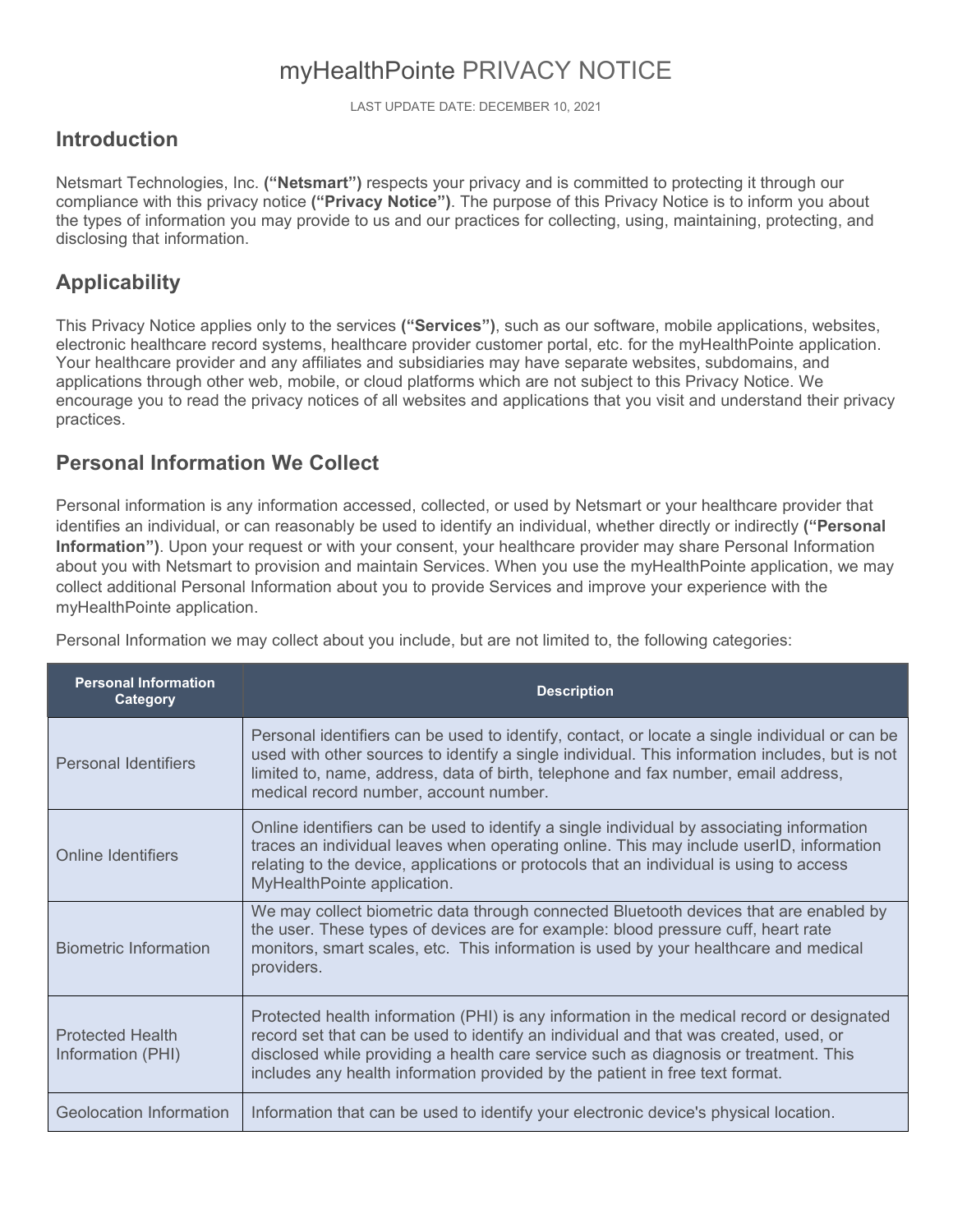| <b>Financial Information</b>        | If a provider is connected to CardConnect, we have the ability for individuals to pay their<br>invoice balance. The card information is collected and then passed to a third-party<br>payment processor.             |
|-------------------------------------|----------------------------------------------------------------------------------------------------------------------------------------------------------------------------------------------------------------------|
| Protected<br><b>Characteristics</b> | Under federal law, protected characteristics include race, color, national origin, religion,<br>gender (including pregnancy), disability, age (if the employee is at least 40 years old),<br>and citizenship status. |

### **How We Use Personal Information We Collect**

We use Personal Information collected in an effort to provide Services, improve your experience with the myHelathPointe application, and communicate with you about information that you request from Netsmart. We may also use Personal Information to:

- Provision Services to enable the use of MyHealthPointe application
- Provide Services to your healthcare provider
- Respond to user service requests and administer user accounts
- Perform diagnostic and troubleshooting
- Respond to your privacy requests
- Conduct research and analysis

With regards to Personal Information shared by your healthcare provider, Netsmart will only use such information in accordance with any instructions or restrictions provided to Netsmart by your healthcare provider, as defined in our services agreement.

## **How We Use Tracking Technologies**

We use various technologies to collect Personal Information about users of the myHealthPointe application. These tracking technologies are used to activate user's services, perform application diagnostics, troubleshoot application failures, improve the application functionality, perform data analysis and data audits. These technologies include, but are not limited to, the following:

| Category        | <b>Description</b>                                                                                                                                                                                                                                                                                                                                                      |
|-----------------|-------------------------------------------------------------------------------------------------------------------------------------------------------------------------------------------------------------------------------------------------------------------------------------------------------------------------------------------------------------------------|
| Web Server Data | When you access or use our Services, we may track information to<br>administer our Services and analyze its usage. We gather certain information<br>automatically and store it in log files. This information may include IP<br>addresses, browser type, internet service provider, referring/exit pages,<br>operating system, date/time stamp and/or clickstream data. |
| Cookies         | Cookies uniquely identify your device or user account associated with our<br>Services. You can control the use of cookies by adjusting your browser<br>preferences at any time. If you reject cookies, you may still use our Services,<br>but your ability to use some features or areas of our MyHealthPointe<br>application may be limited.                           |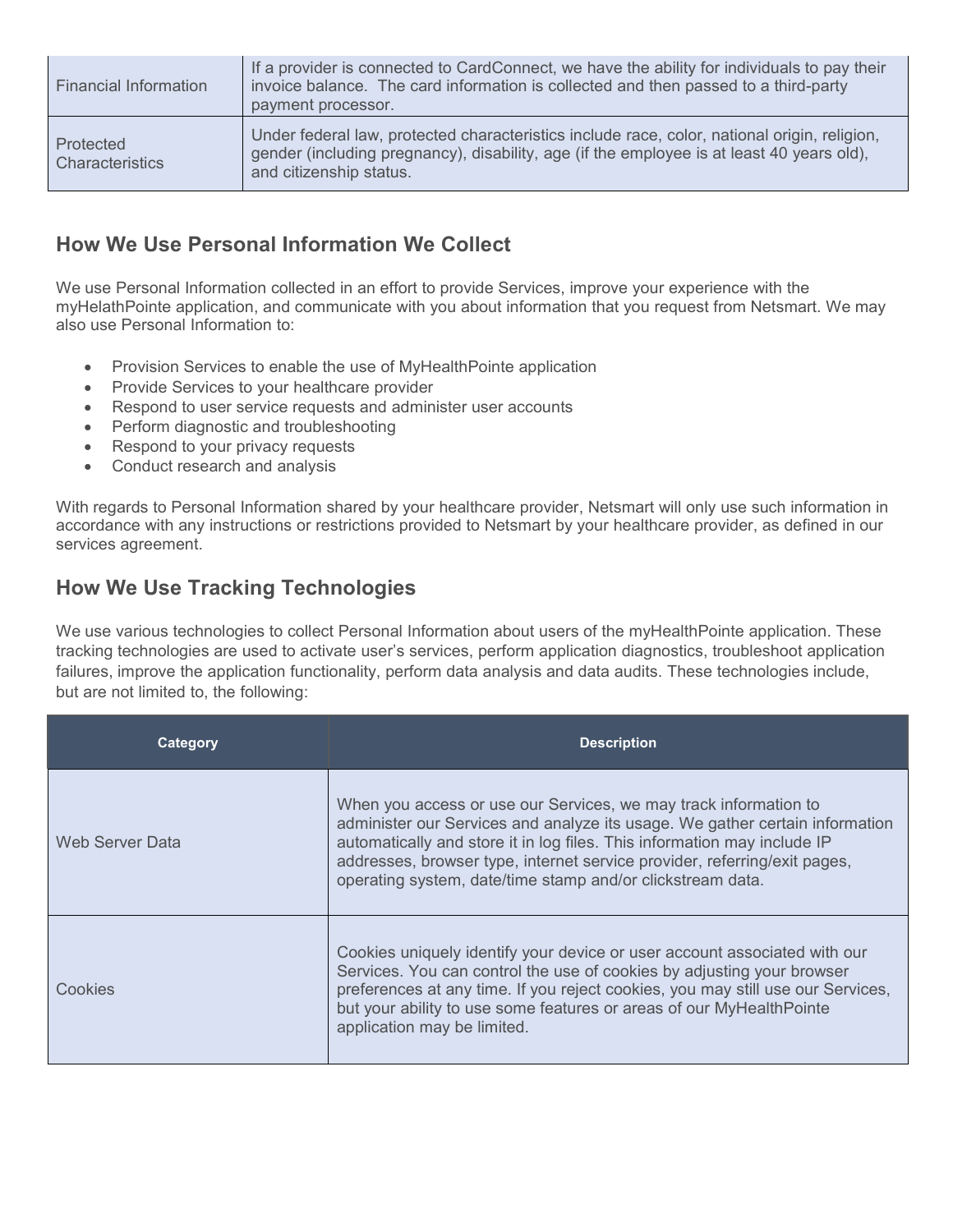### **How We Share Personal Information with Third Parties**

We do not sell your Personal Information to third parties. We do not share your Personal Information with third parties for their promotional or marketing purposes. We may disclose Personal Information that we collect, as described in this Privacy Notice, with third parties who support our business (i.e., contractors, service providers, business partners, etc.) to:

- Comply with legal requirements and corporate transactions.
- Enforce applicable Terms of Service, including investigation of potential violations
- Detect, prevent, or otherwise address fraud, security, or technical issues
- Protect against harm to the rights, property or safety of our users, Netsmart, or the public as required or permitted by law
- Engage in merger, acquisition, reorganization, or sale of all of portion of Netsmart's assets.
- Comply with any court order, law, or legal process, including to respond to any government or regulatory request.
- For any other purpose disclosed by us when you provide your Personal Information.

#### **Protection of Your Personal Information**

We have implemented measures designed to secure your Personal Information from accidental loss and from unauthorized access, use, alteration, and disclosure. We use physical, electronic and administrative safeguards to protect your Personal Information. The safety and security of your Personal Information also depends on you.<br>Where we have given you (or where you have chosen) a password for access to the myHeatlhPointe application, you are responsible for keeping this password confidential. We ask you not to share your password with anyone.

#### **Retention of Your Personal Information**

We will retain your Personal Information as needed to provide Services and as necessary to comply with our legal obligations, resolve disputes and enforce our agreements.

### **Your Individual Privacy Rights**

Please contact your healthcare provider to exercise your individual privacy rights. Based on applicable laws and regulations, Netsmart is not permitted to fulfill your privacy rights as it relates to the Services described in this Privacy Notice.

### **Changes to our Privacy Policy**

We reserve the right to amend this Privacy Notice at our discretion and at any time. When we make changes to this Privacy Notice, we will post the updated Privacy Notice on the MyHealthPointe application website and update the policy's "Last Modified" date. You are responsible for regularly reviewing the terms of the Privacy Notice to stay informed of changes or modifications of the Privacy Notice.

#### **How to contact us**